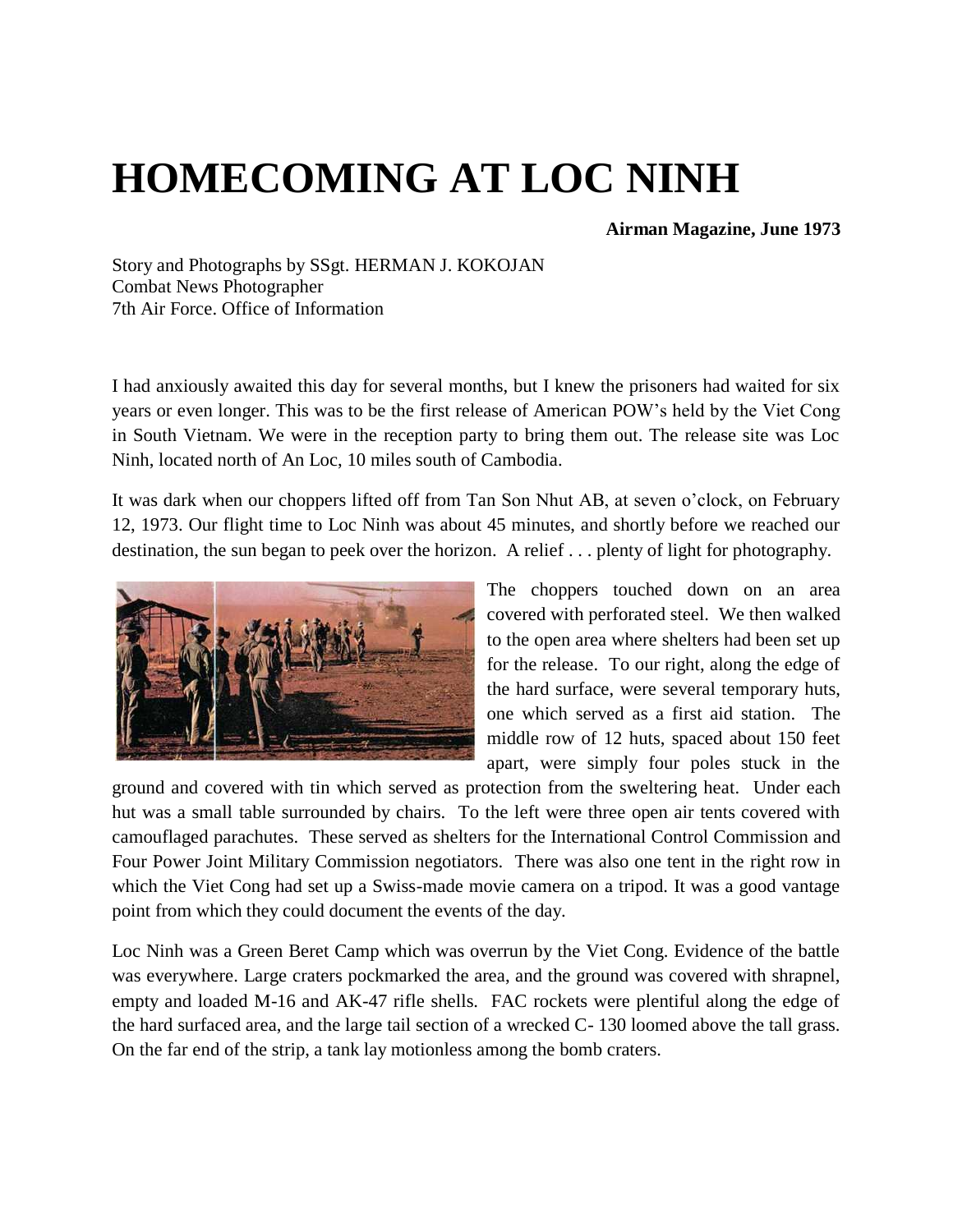When we arrived on the scene, the International Commission of Control and Supervision (ICCS) personnel were already in conference discussing the release of the POW's.

Now and throughout the day, everything that moved was photographed—especially after a "snag" in the release became apparent. I felt that every meeting and every confrontation could possibly develop into an important historical event. I photographed the ICCS in conference with the Americans; the Viet Cong negotiating with the Americans and ICCS ... the Viet Cong meeting with the South Vietnamese Air Force (VNAF) and so on.

The prisoner release was originally scheduled to take place about 0830 hours. We had been briefed that we would have only 30 minutes in which to cover this historic event. That meant some fast shooting and changing of film. At 0900 hours it became evident that we would have a long wait and the first of many long meetings commenced. Off in the distance, at the edge of the hard surface, we could see the POW's patiently waiting. I got as close as possible and used the 135mm lens taking the first shots of the American prisoners.



*Meanwhile (left) U.S. Army Brig. Gen. Stan L. McClellan, the head of the American party, was constantly on the field radio to Saigon, trying to resolve the delay.* Apparently the PRG (Viet Cong) were refusing to release the American prisoners until a Viet Cong Army of Republic of Vietnam (ARVN) Prisoner of War exchange was made.

About mid-morning we were surprised when two Viet Cong came out of the Prisoner of War area carrying a parachute litter. Inside the litter was the first American Prisoner of War to be seen at such close range. He just kept waving and saying over and over, "I knew you guys would come . . . Fantastic!" Following this emotional experience, I looked at my fellow Americans and noted that there wasn't a dry eye in the bunch.

*The Prisoner of War (below) was identified as Capt. David E. Baker*, a USAF 0-2 pilot from Tan Son Nhut who had been shot down eight months ago. I followed the litter, shooting all the way to the station. There, as the Viet Cong doctors examined his swollen leg, I kept taking pictures until the large crowd of Viet Cong had dispersed and a Viet Cong guard put up his hand to signify no more pictures.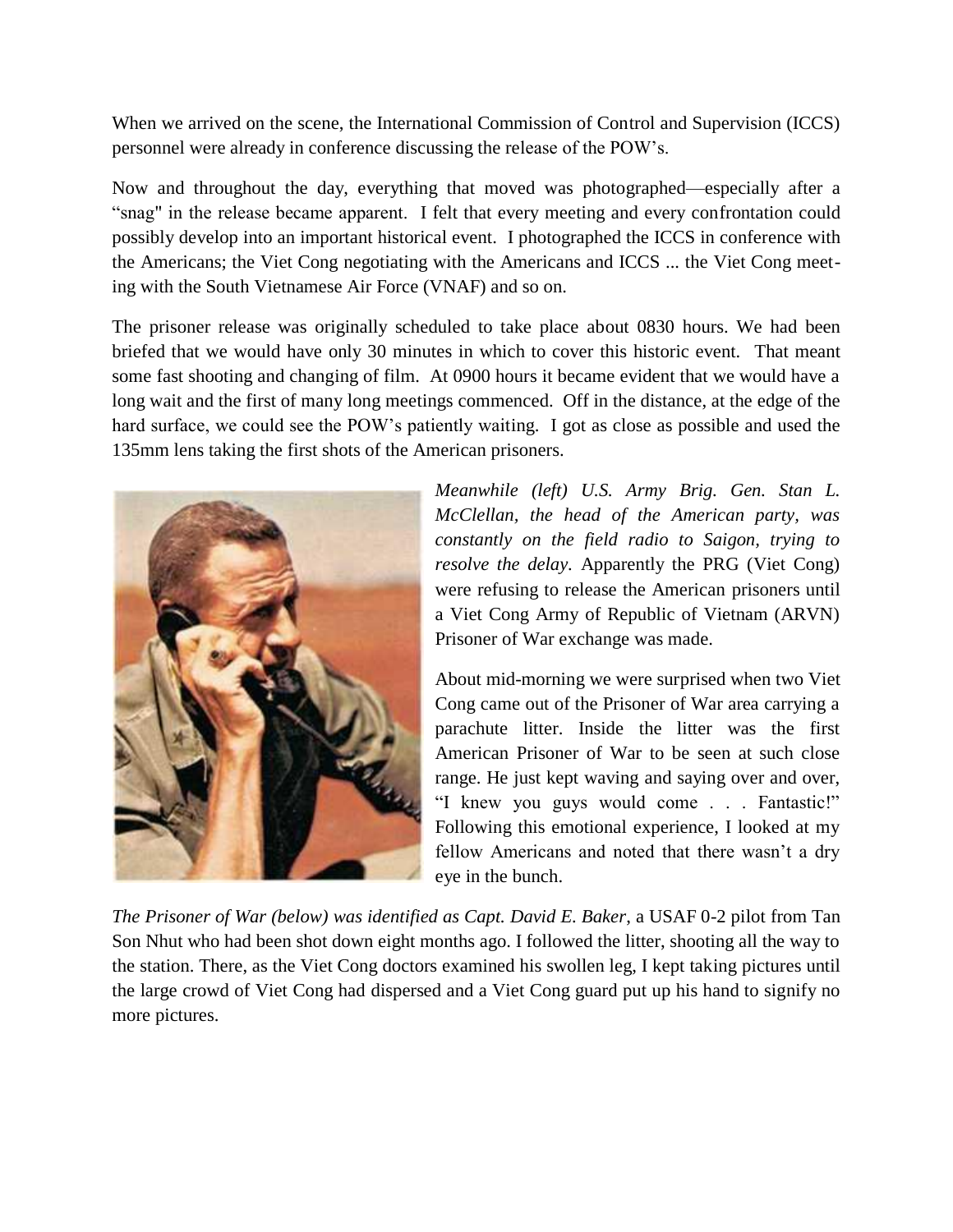

A few minutes later the International Commission of Control and Supervision (ICCS) delegation came over and started to question the captain. "What is your name? . . . How long have you been in captivity?  $\ldots$  What aircraft did you fly?  $\ldots$  Oh, it was not a fighter aircraft. It was a FAC?  $\ldots$ When did you first learn of your release?" The captain replied that he had been told two days before. All the while I kept clicking my shutter until the International Commission of Control and Supervision people and the crowd departed.

I came back later and quietly asked Captain Baker if we could continue our photo "session." "By all means," he said with a happy smile which indicated he should like some American company. However, the Viet Cong again put up his hand. "Sorry," Baker said, "I want you to go ahead, but I guess they don't."

Captain Baker remained under the tent all day and each time I walked past the aid station I'd return his smile hoping that this would convey to him that all was OK. The senior U.S. medical officer and his assistant also moved toward the aid station and said in a loud voice: "Too bad about the slight hitch at Bien Hoa, but we'll still have these guys outta here this afternoon." General McClellan also announced that, "We aren't leaving here until those Prisoners of War are aboard the choppers. I don't care how long we have to wait." We were prepared to spend the night or until doomsday unless ordered otherwise.

At about 1 1:30 hours we could see the POW's being loaded onto a truck which was then driven out of our sight. The senior Viet Cong officer informed us that they had been taken to a shady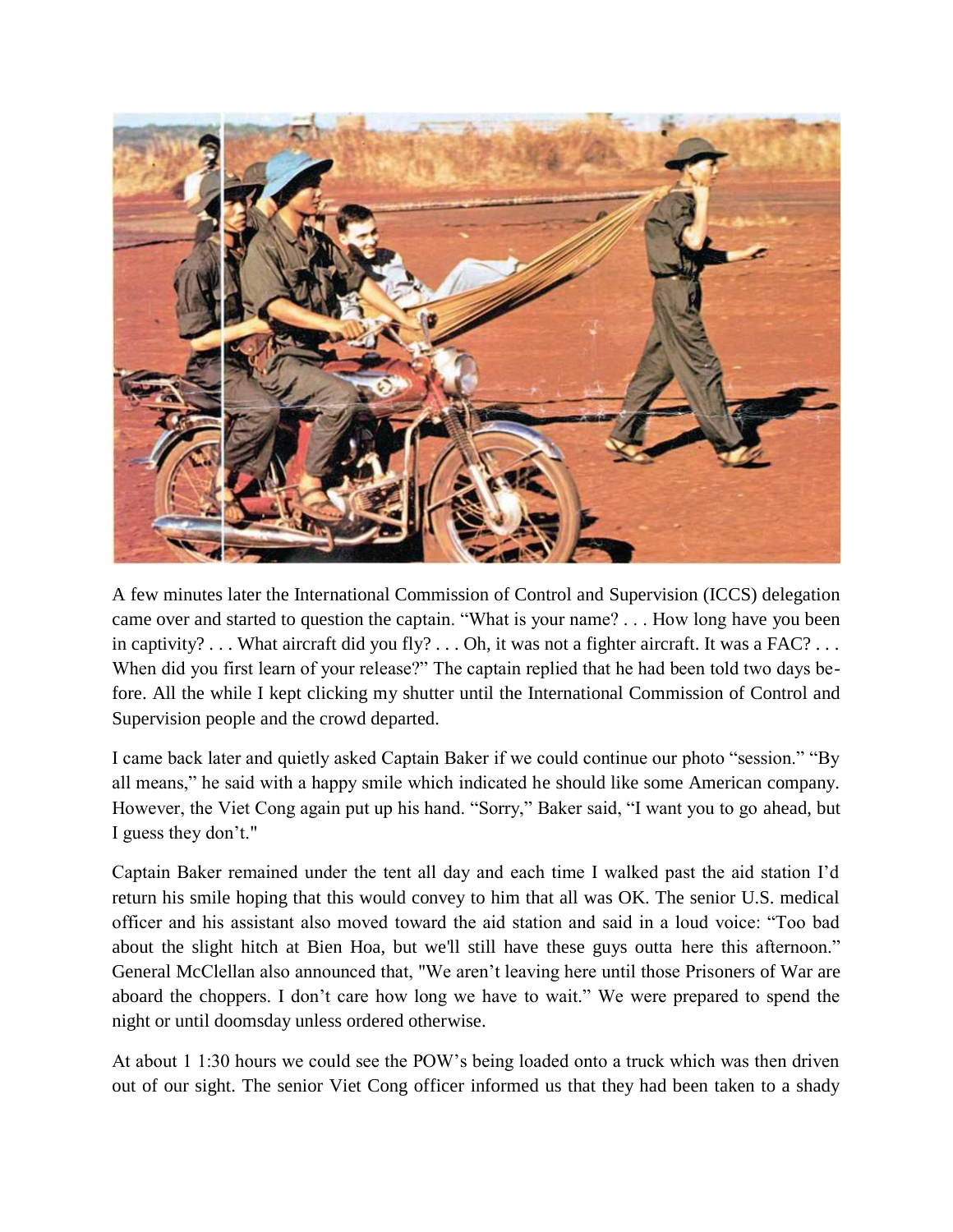spot. I later read that a Chief WO James H. Hestand, one of the men on that truck, said his most despondent time in captivity was "when the truck that brought us down to be released— Monday— turned around, and we went back to camp. I almost jumped out."

At 1200 hours we were notified that lunch would be served. The duck and French bread were good and the pepper was outstanding. Eight months earlier at Fairchild Survival School I would have thought they were crazy had they said the Viet Cong would some day graciously serve me Peking duck with green soda pop to wash it down. Thai cigarettes were also passed around.

The negotiations resumed after dinner and continued throughout the afternoon. Helicopters came and went as additional negotiators arrived in an attempt to break the deadlock. Throughout the afternoon the Viet Cong served us a piping hot tea which tasted like alfalfa. Although we could see the heat waves rising from the ramp and the temperature approached 90 degrees, the "wet" scalding tea was welcome.

As the afternoon wore on, an Army chopper pilot told me about a wrecked C-130 half way down the runway. I asked Sgt. Frank Zullo, a motion picture cameraman, to investigate with me and to get some shots. But when we reached the C- 1 30 tail section and started to check the area around the craters, a Viet Cong guard firmly put up his arm. We did not argue with him and returned to the chopper area.



At approximately 1650 hours the first USAF C-130 from Bien Hoa AB landed at Loc Ninh with its load of ARVN-held Viet Cong prisoners. The unloading, the issuing of clothing, and transfer of the prisoners to waiting trucks was photographed in detail.

There was a long wait between negotiations, and when not exploring, 1 sat at the table with the Viet Cong and NVA. Their 'Sit down, please," sounded more like an order than an invitation. One officer spoke English and served as interpreter for the rest of the group. The conversation sounded like an interrogation sequence from a grade "B" movie. "What is your unit?" "How many are in your unit?" "When are

you leaving Vietnam?" "Was this my first time at Loc Ninh?" "What part of America did I come from?" I showed them my Detachment 2 cap which had my home state sewed on the side, and they had problems with the K in Oklahoma. Several VC and NVA cameramen were always present with their Swiss- made movie cameras and Japanese still cameras. Chalk up one point for the competitive capitalistic system. These guys know quality in cameras. They kept smiling and I smiled, but we both sensed that there was no love between us.